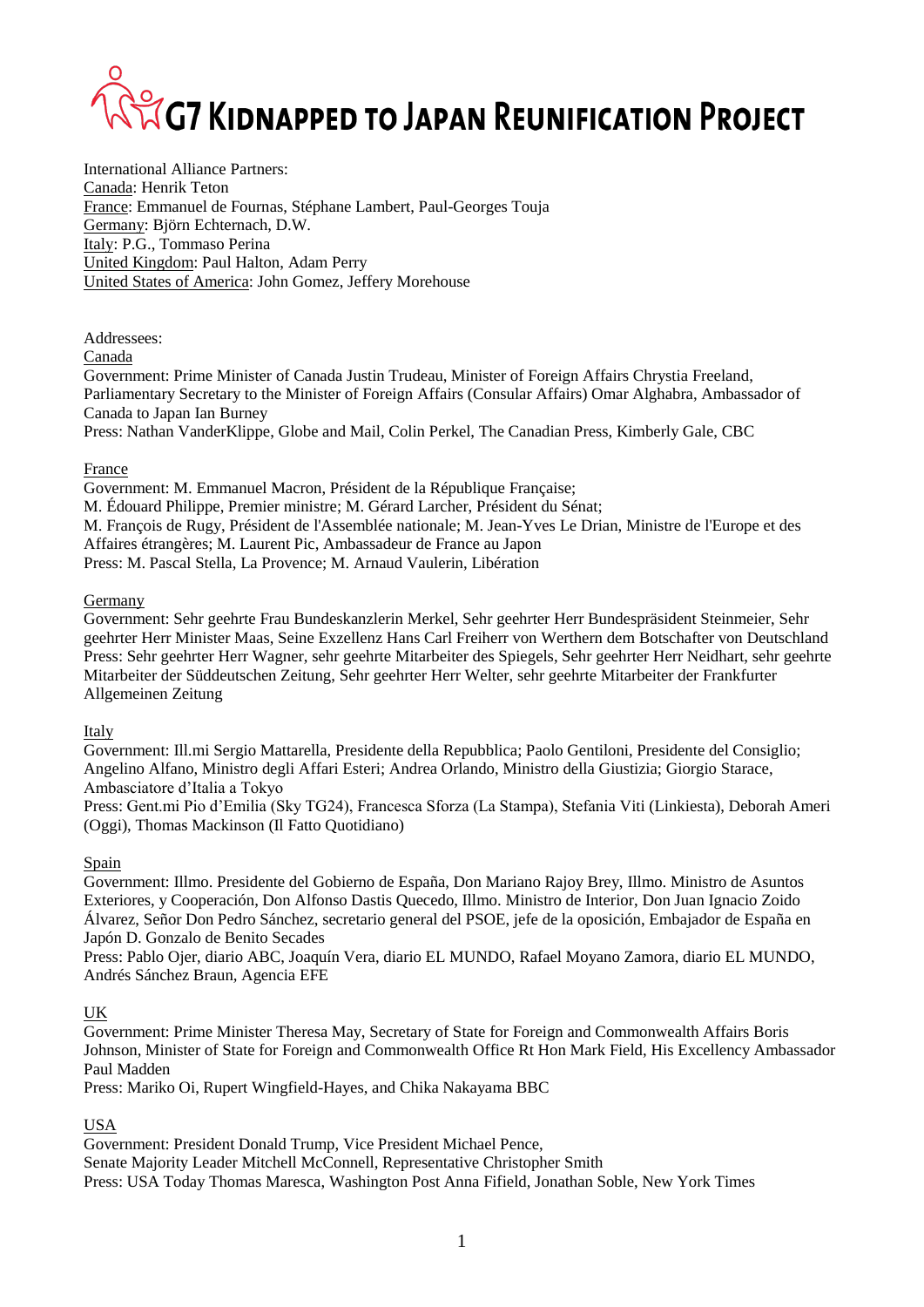### **AZG7 KIDNAPPED TO JAPAN REUNIFICATION PROJECT**

April 26, 2018

Dear all:

### **Subject: 2018 G7 Summit, open letter - G7 Kidnapped to Japan Reunification Project**

Thousands of children including our own have been kidnapped by their Japanese parent to or within Japan, and they suffer from a lack of access to both of their loving parents and families. This has been tolerated by the Japanese government and judiciary. Currently, repatriation of children or the right of access to these children kidnapped by Japanese parents is impossible to enforce without the consent of the kidnapping parent.

On behalf of the precious children who remain illegally retained in Japan, we parents beseech you as government officials of the G7 member states to take firm, decisive, public action with the government of Japan to resolve the crisis and cases of parental child abduction. We implore you to set this issue on the Canada 2018 G7 agenda and take action in appropriate G7 working groups to resolve this urgent problem. This should be done on the basis of an objective interpretation of the children's human rights as declared in the United Nations Convention on the Rights of the Child (1989) (UNCRC), the Hague Convention on the Civil Aspects of International Child Abduction (1980) (Hague Convention), the Vienna Convention on Consular Relations (1963) (Vienna Convention), all of which have been ratified by Japan, and the revised Japanese civil code article 766 of 2011 (article 766).

The international community of parents, members of the press and media around the world, who are copied herein, and concerned stakeholders of this kidnapping crisis, who have advocated respectfully and persistently, still expect proper resolution of this urgent human rights problem after many years. Despite every effort, the situation in Japan remains in a long-standing, unsatisfactory state of affairs. Meanwhile our children's lives in their formative years pass in great confusion and suffering without the loving care and attention of one of their parents. There has been no effective, actual change in the systemic basis of this human rights problem in Japan.

Parental child kidnapping causes ongoing, lifelong harm to the children. Reports from the US Hague Central Authority indicate that since 1994 more than 400 American children have been kidnapped from the US to Japan. Add to that many other children kidnapped from the other G7 member states and non-G7 European Union countries. The estimated number of children now within Japan who have lost access to one of their parents is 3 million. There is an abject inability to enforce and enjoy access to kidnapped children and co-parent them if the abducting parent does not cooperate. References and sources are available upon request.

Previous efforts such as four public, joint démarches by an alliance of countries worldwide were served to Japanese officials from October 2009 to February 2011 calling on Japan to join the Hague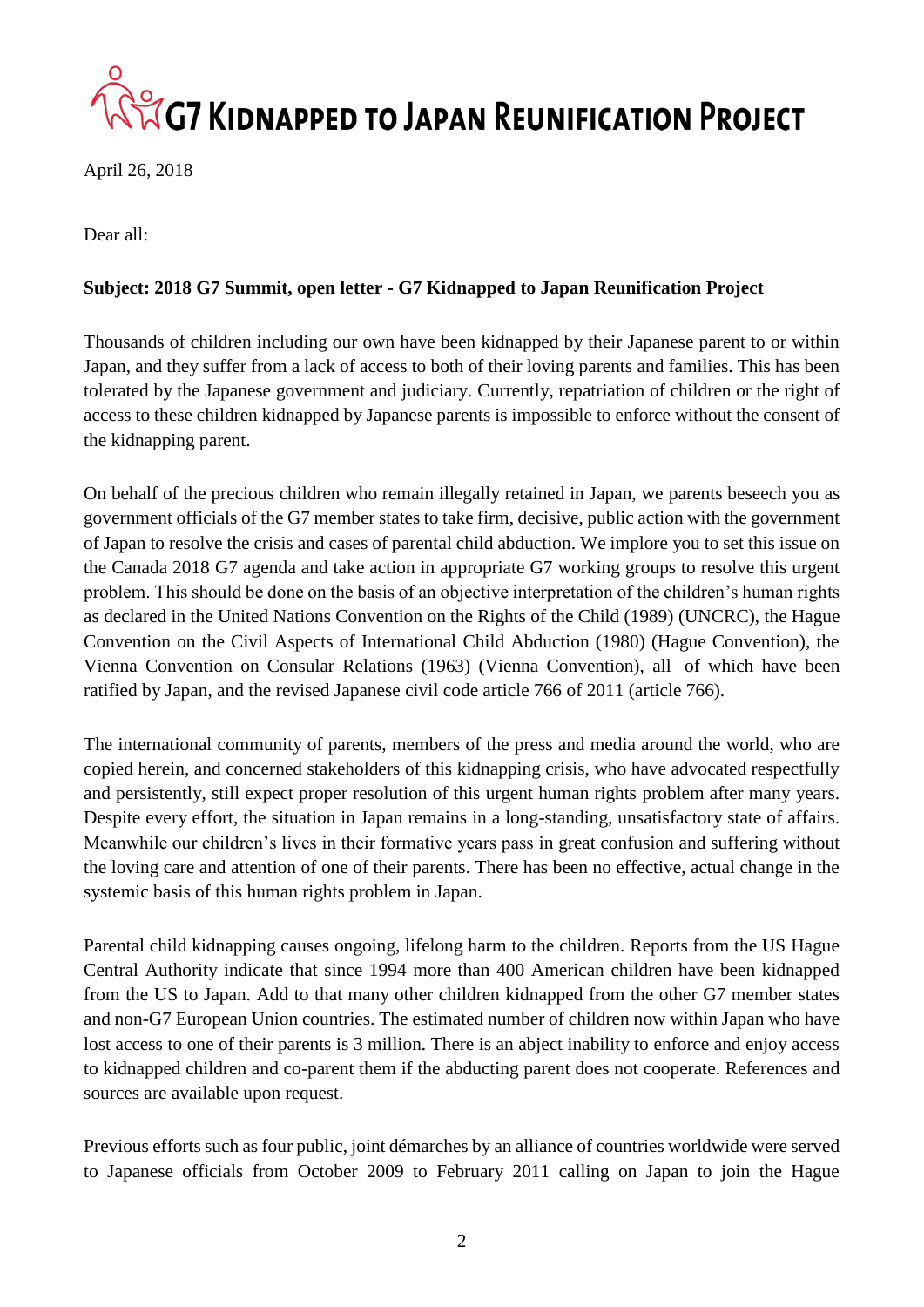# **ANG7 KIDNAPPED TO JAPAN REUNIFICATION PROJECT**

Convention. However, we note that compliance by Japan with the Hague Convention is exceptionally poor. This has been documented and reported recently in the Japanese press. Non-cooperation by the Japanese kidnapping parent leads to persistent failure to return victimized children. Some of the few cases that have been resolved by a Hague return order resulted in traumatic episodes for the children or were not actually carried out within the scope of the Hague Convention itself. Rights of Access under the Hague Convention in cross-border cases have not been upheld, and the relationship between children and their parent under the UNCRC in domestic and international cases have not been protected by and large. In the current Universal Periodic Review of Japan, Canada has cited a problem with the UNCRC, and Italy has cited a problem with the Hague Convention. Conventions lose any deterrent effect if not properly implemented. Children around the world in a union involving a Japanese citizen live with the constant risk of being totally separated from their non-Japanese parent if taken to Japan. Action to increase awareness of judges in order to get travel restrictions imposed should be considered.

Why has there been no substantive improvement in this issue? Thorough research and consideration indicate that the Japanese judiciary is governed by implicit and explicit retention of the "continuity principle" in the rulings of domestic and cross-border kidnapping cases, regardless of applicable conventions and applicable laws. Simply put, according to this principle, whoever abducts first keeps the children. We determine the persistence of the jurisprudence of the "continuity principle" by our empirical observation of the rulings of many cases in the Family Court, High Court, and Supreme Court of Japan. In case after case, without respect for human rights, conventions, and laws, favorable rulings are being furnished to kidnapping parents in direct contravention of relevant statutes. The human rights of the children, who are the subject of these rulings, are being violated. The rhetoric of the rulings contains apparently reasonable, proper legal terminology, but fails to follow governing law. Consequently, the wrongful status quo established by the kidnapping parent is maintained. Human rights violations against kidnapped children continue and contact with one parent is lost. There is no access to and no return of kidnapped children. Therefore, the continuity principle must be addressed in order to resolve this crisis. We respectfully request proper compliance with the letter and spirit of the UNCRC, the Hague Convention, the Vienna Convention, and article 766, the Japanese implementations notwithstanding.

We will continue to inform media and concerned stakeholders around the world in many languages of the ongoing developments that ensue from this open letter for our children and do this with an earnest intention to collaborate in a constructive manner with you. If this human rights problem is not resolved, there will be many more children abducted in the coming decades. Wealth and prosperity without the well-being and freedom of our children is without happiness. National security without our families is without the hearth and home of our loved ones. For whom do we work and protect if not our children who are all the undeniable future of humanity?

Sincerely yours,